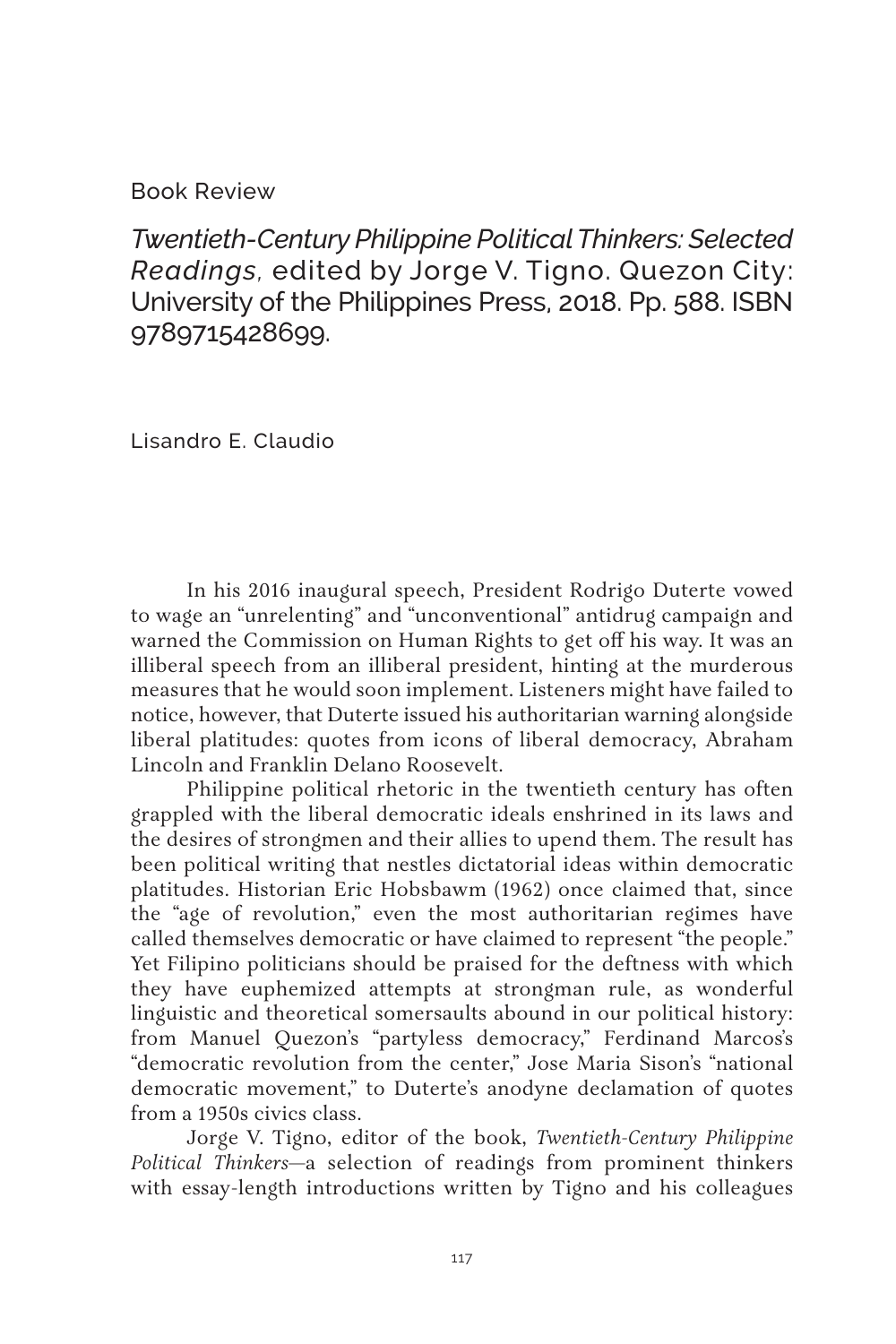mostly from the University of the Philippines Department of Political Science—views the tension between fantasies of a centralized state and the rhetoric of an American-style liberal democracy as a result of the unique attributes of the Philippine postcolonial state. Twentiethcentury Filipino political thinkers, Tigno argues, were "largely Western and liberal in their values but deeply aware of the peculiarities of the country of their birth" (p. 555).

One of the "peculiarities," of course, has been the penchant for strong leaders that we have already noted. And the volume's most interesting chapters are those that detail the tensions between the country's liberal democratic ideals and attempts of court theoreticians to justify the centralizing visions of their masters. The most crucial and also the best-written chapter in the volume is Miriam Coronel-Ferrer's introduction to the work of Remigio Agpalo—possibly the most consequential political scientist of the century who constructed an indigenous model of Philippine politics to justify the regime of Ferdinand E. Marcos. Agpalo, explains Coronel-Ferrer, thought of himself as a liberal democrat, even as he argued for a strong executive. She explains that while Agpalo "was liberal in intellect and by academic training, he was at heart the typical Filipino that he described in his works, deeply attached to the cultural milieu that gravitated toward a strong leader" (p. 149).

Whether or not one subscribes to Agpalo's essentialist notion of an ideal "Filipino" leader is beside the point. The chapters on Agpalo, Marcos's education minister Onofre D. Corpuz, and Ricardo Pascual (the thinker who defended Quezon's "partyless democracy") show that Filipino political thinkers themselves believed in the reality of this Filipino mentality. It was a belief about the Filipino political psyche that these thinkers helped reify, and a belief that possibly haunts us until today. The relevance of this volume toward understanding the populist/authoritarian present is therefore obvious.

 Yet the book also covers much larger ground, and Tigno's deft curation affords us glimpses into various other themes in twentiethcentury politics, from early Filipino feminism (see chapter on Pura Villanueva Kalaw) and Filipino conceptions of Southeast Asia (Estrella D. Solidum), to economic nationalism (Claro M. Recto).

I have only minor quibbles with the volume. First, it is strewn with grammatical errors. In particular, there are many errors and inconsistencies in verb tense, for example: "He has been lionized as a passionate intellectual and student leader during his younger